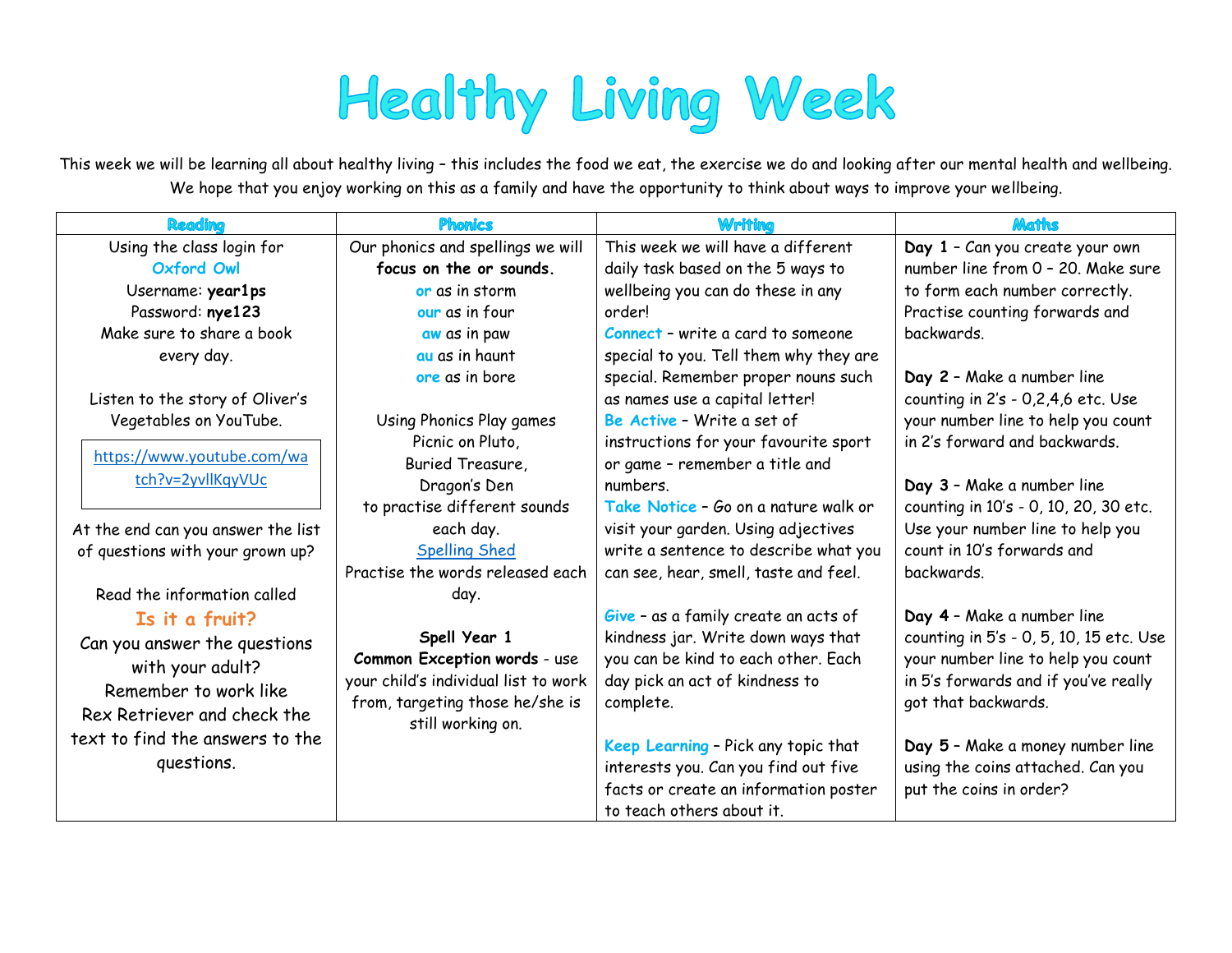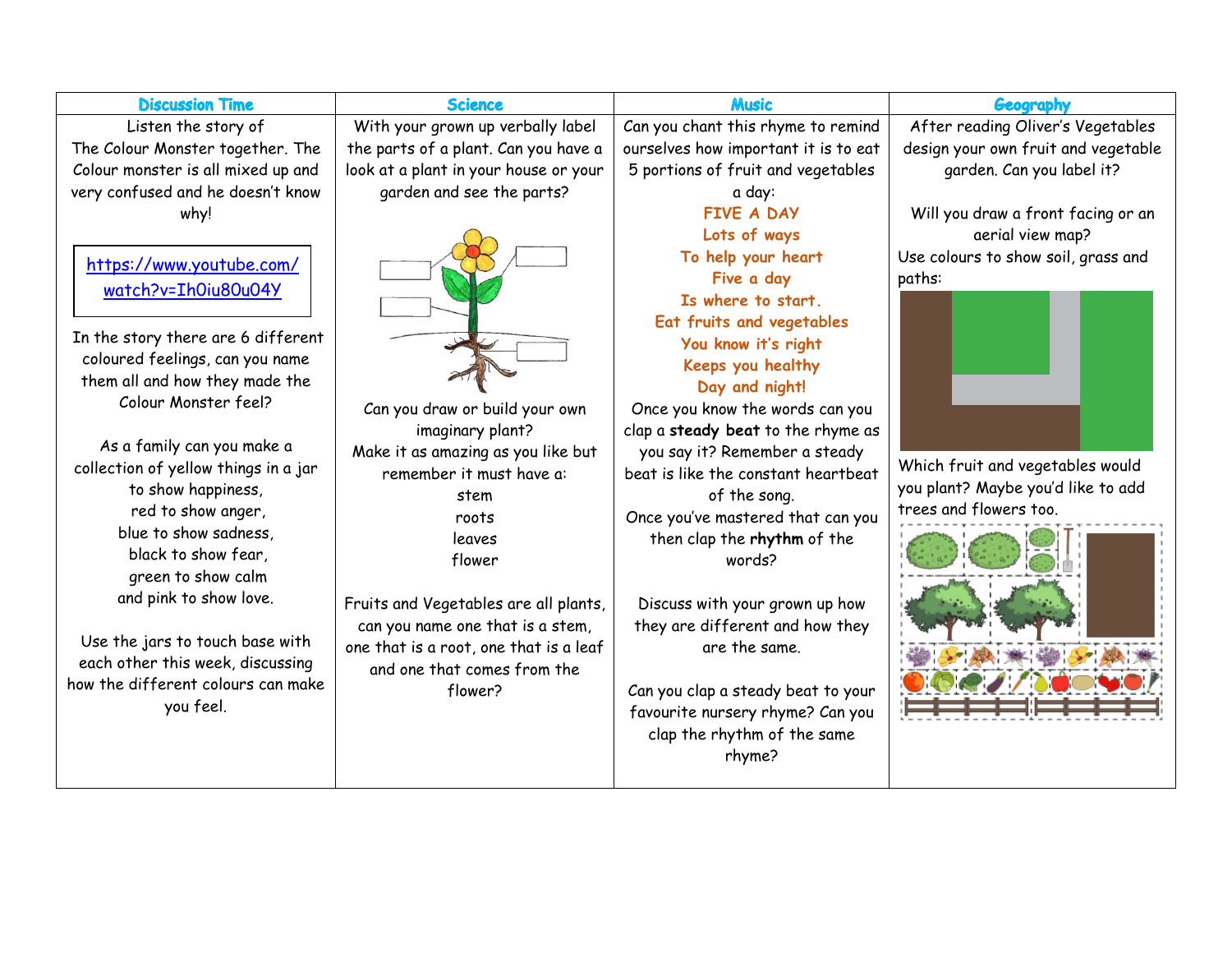Empty number lines you may want to use or make your own, as the bigger they are the easier it is for the children to write their numbers!

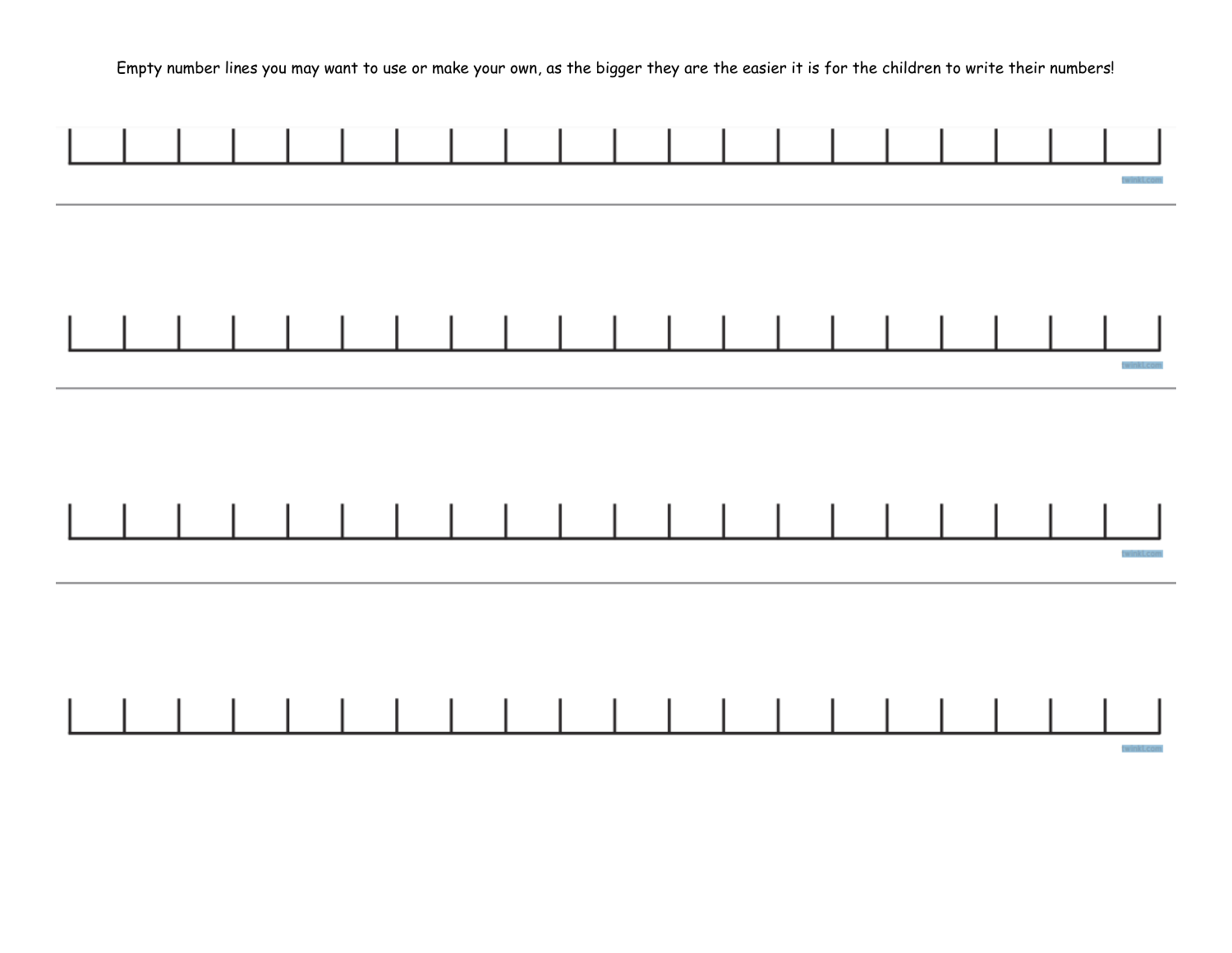## **Number Formation Rhymes**

### Free Printable at TeachingMama.org



#### IS IT A FRUIT?

We often think of some things as vegetables, when they are actually fruit.



Apples and pears are fruit, not vegetables. Right? What makes them fruit is the fact that they have seeds inside. Anything that has seeds inside is a fruit, even if we eat it like a vegetable. Even on a pizza! Peppers - red, yellow, green and orange - are also fruit, because they contain seeds, which can grow into new pepper plants.



- Why do we call apples and pears fruit? 1.
- Do we use peppers as if they were fruit or vegetables? 2.
- Peppers come in different colours. What are they?  $\overline{3}$ .
- What do pepper seeds do? 4.